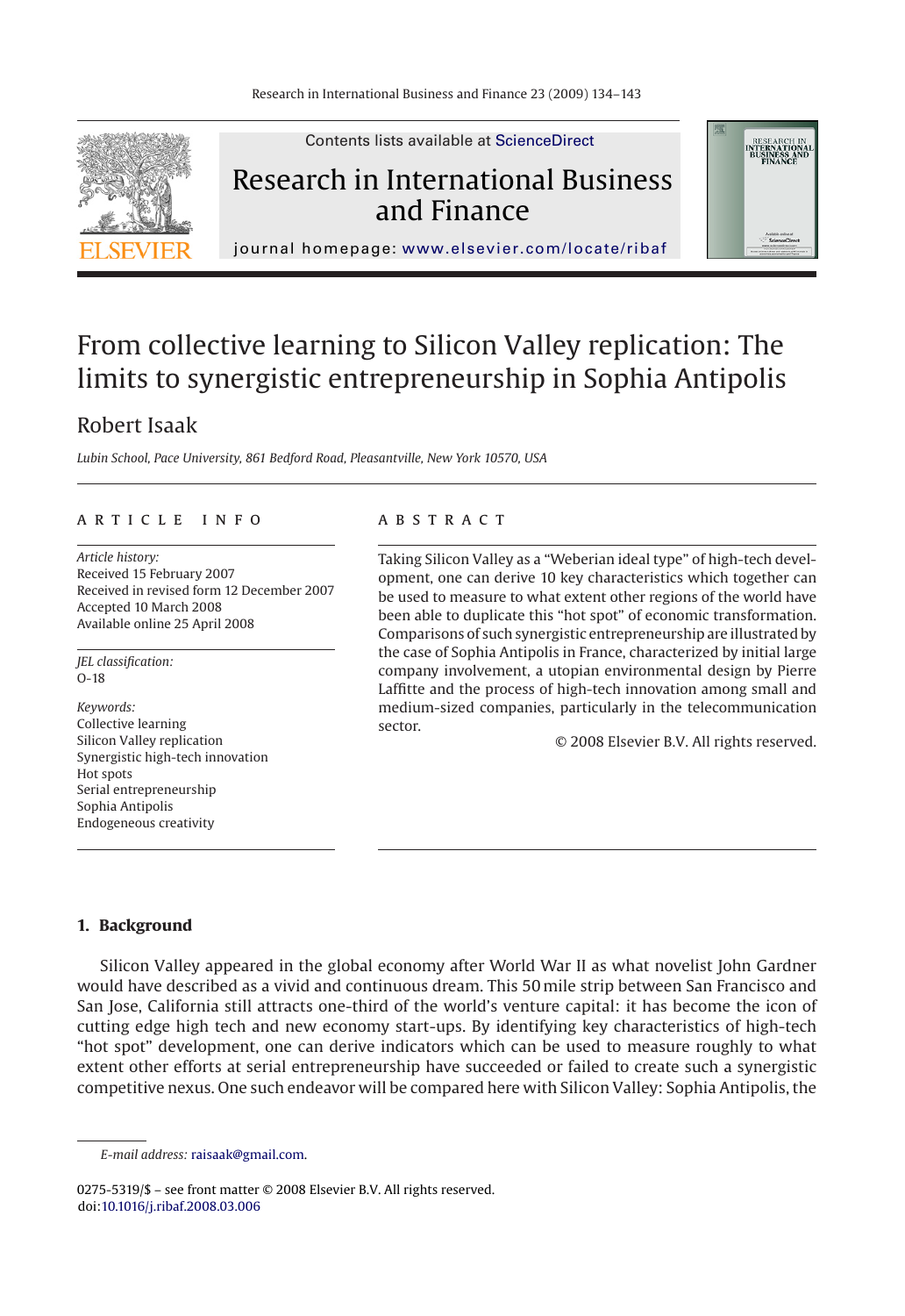vivid but discontinuous dream of French Senator Pierre Laffitte, a 140 ha, green, high-tech industrial park and intellectual center located at in the Cote d'Azur, a half an hour from Nice and 20 min from ˆ Cannes. Laffitte wanted to integrate science and the humanities in one place in order to encourage the cross-fertilization of research, academia and industry and to attract major companies, while keeping two-thirds of the intellectual-industrial park as undeveloped nature.

The main prerequisite for replicating the success of Silicon Valley is the creation of a culture of learning and innovation that attracts and keeps the best and brightest young scientists, entrepreneurs and venture capitalists. This kind of collective learning, which transcends learning as mere reduction of error and leads to the self-fulfilling "pull" of cultural and economic soft power, can be broken down into three distinct patterns: (1) open synergistic networking based upon trust, (2) radical quantum leaps for technological breakthroughs, and (3) striving for absolute excellence beyond all existing benchmarks [\(Isaak, 2000\).](#page--1-0)

These transformational learning patterns evolve from an extremely competitive interactive milieu between prestigious universities and the high-tech businesses which they spawn. Stanford University was not only determined to best its rival, the University of California at Berkeley, but to become "the Harvard of theWest" and to surpassM.I.T. on the East Coast. To succeed in this agenda, Stanford required administrators of high academic accomplishment who believed in their field with almost a religious fervor, permitting them to recruit the best talent available, who even were willing to put up their own money for start-ups. Frederick Terman became the point man, first as Dean and then as President. "The godfather of Silicon Valley," Terman embodied the emerging field of electronics, published the first text in the discipline and recruited people back to Stanford like William Hewlett and David Packard (to become the founders of Hewlett Packard) and William Schockley (a co-recipient of the Nobel Prize for the discovery of the transistor who brought the "silicon" to Silicon Valley) by providing his own money for their start-ups and by persuading the board of Stanford University to establish the Stanford Industrial Park on university property ([Kaplan, 2000\).](#page--1-0) Terman set out deliberately to build what he called "steeples of excellence." In this sense, Silicon Valley was more a result of planning than of accidental good fortune.

Stanford was thus positioned to specialize in a cluster of industries in the same sector (microchip and information technology) enabling it to become "the first mover" in a global technology revolution (the information technology revolution) that can perhaps only be compared in scope with the industrial revolution. The importance of *being first* to the market with an innovative technology cannot be overstated. The valley or region thus obtains the best minds and companies at the cheapest rates and benefits most from the growth curve and eventually from the brandname associated with firms demonstrating overwhelming initial global success such as Intel, Apple and Google. Moreover, to maintain their initial starting position, such companies strive for excellence and maximum global market share, using any tactics available to raise the entry cost of competitors into their markets. Management guru Peter Drucker noted that in the knowledge economy imperfect competition seems to be inherent in the economy itself and that initial advantages gained through the early exploitation of knowledge (the "learning curve") become permanent and irreversible. To compete with Silicon Valley, for example, Harvard had to set up its own institute there having lost many students who transferred to the Valley. This strategy confirmed a recognition of the failure of "Route 128"—a would be high-tech hot spot around Boston—to maintain its momentum and to become a viable alternative to Silicon Valley ([The Economist,](#page--1-0) [1997\).](#page--1-0)

The reason for the "failure" of Route 128 is instructive: according to management professor Blair Sheppard, Boston's regional competitiveness was undermined by its Puritan background, the cultural tradition beneath the assumptions that it is disloyal to quit your firm and that you should never share information ([Saxenian, 1994\).](#page--1-0) In contrast, the success of Silicon Valley depended upon the efficiency of knowledge transfer, which only comes about with a high turnover of scientists and engineers combined with extraordinary openness concerning technical information [\(Cookson, 1999\).](#page--1-0)

Such openness of communication and tolerance for disloyalty typically evolve in a region where political stability can be taken for granted and where there is enough leisure time for experimentation and hobbies such as ham radio, popular electronics, and personal computer groups—activities widespread in California in the last half of the 20th century.